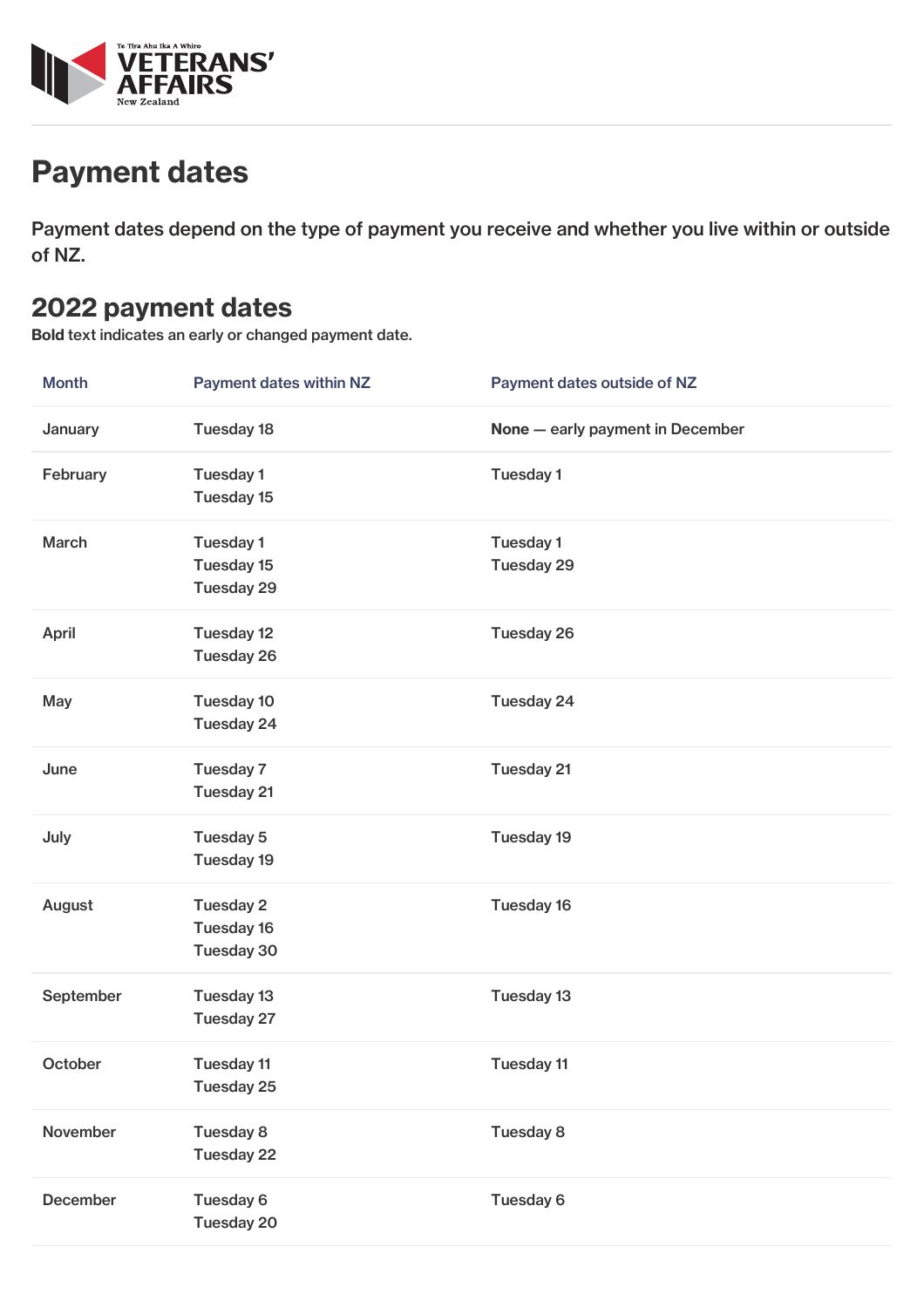## 2021 payment dates

Bold text indicates an early or changed payment date.

| <b>Month</b> | Payment dates within NZ                             | Payment dates outside of NZ           |
|--------------|-----------------------------------------------------|---------------------------------------|
| January      | Tuesday 5 - paid early on 31 December<br>Tuesday 19 | Tuesday 5 - paid early on 31 December |
| February     | Tuesday 2<br>Tuesday 16                             | Tuesday 2                             |
| March        | Tuesday 2<br>Tuesday 16<br>Tuesday 30               | Tuesday 2<br>Tuesday 30               |
| April        | Tuesday 13<br>Tuesday 27                            | Tuesday 27                            |
| May          | <b>Tuesday 11</b><br>Tuesday 25                     | Tuesday 25                            |
| June         | Friday 4<br>Tuesday 22                              | Tuesday 22                            |
| July         | Tuesday 6<br>Tuesday 20                             | Tuesday 20                            |
| August       | Tuesday 3<br>Tuesday 17<br>Tuesday 31               | Tuesday 17                            |
| September    | Tuesday 14<br>Tuesday 28                            | Tuesday 14                            |
| October      | Tuesday 12<br><b>Friday 22</b>                      | Tuesday 12                            |
| November     | Tuesday 9<br>Tuesday 23                             | Tuesday 9                             |
| December     | Tuesday 7<br>Tuesday 21<br>Friday 31                | Tuesday 7<br><b>Thursday 30</b>       |

## 2020 payment dates

| <b>Month</b> | Payment dates within NZ | Payment dates outside of NZ |
|--------------|-------------------------|-----------------------------|
| January      | Tuesday 7<br>Tuesday 21 | Tuesday 7                   |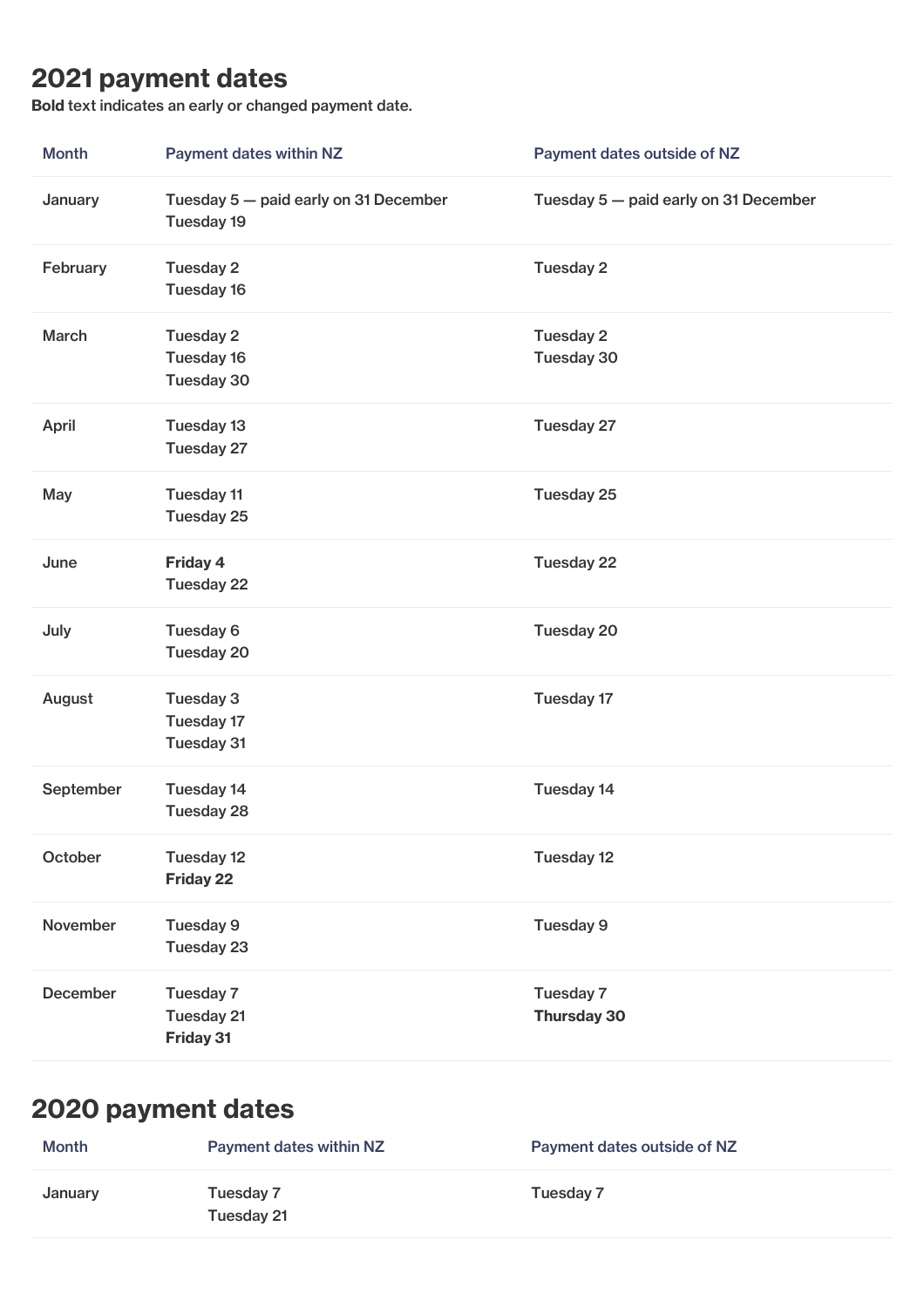| February        | Tuesday 4<br>Payment dates within NZ<br>Tuesday 18 | Tuesday 4<br>Payment dates outside of NZ |
|-----------------|----------------------------------------------------|------------------------------------------|
| March           | Tuesday 3<br>Tuesday 17<br>Tuesday 31              | Tuesday 3<br>Tuesday 31                  |
| April           | Thursday 9<br>Tuesday 28                           | Tuesday 28                               |
| May             | Tuesday 12<br>Tuesday 26                           | Tuesday 26                               |
| June            | Tuesday 9<br>Tuesday 23                            | Tuesday 23                               |
| July            | Tuesday 7<br>Tuesday 21                            | Tuesday 21                               |
| August          | Tuesday 4<br><b>Tuesday 18</b>                     | Tuesday 18                               |
| September       | Tuesday 1<br>Tuesday 15<br>Tuesday 29              | Tuesday 15                               |
| October         | Tuesday 13<br>Tuesday 27                           | Tuesday 13                               |
| November        | Tuesday 10<br>Tuesday 24                           | Tuesday 10                               |
| <b>December</b> | Tuesday 8<br>Tuesday 22<br>Thursday 31             | Tuesday 8<br>Thursday 31                 |

## 2019 payment dates

| <b>Month</b> | <b>Payment dates within NZ</b>        | Payment dates outside of NZ |
|--------------|---------------------------------------|-----------------------------|
| January      | Tuesday 8<br>Tuesday 22               | Tuesday 8                   |
| February     | Tuesday 5<br>Tuesday 19               | Tuesday 5                   |
| <b>March</b> | Tuesday 5<br>Tuesday 19               | Tuesday 5                   |
| April        | Tuesday 2<br>Tuesday 16<br>Tuesday 30 | Tuesday 2<br>Tuesday 30     |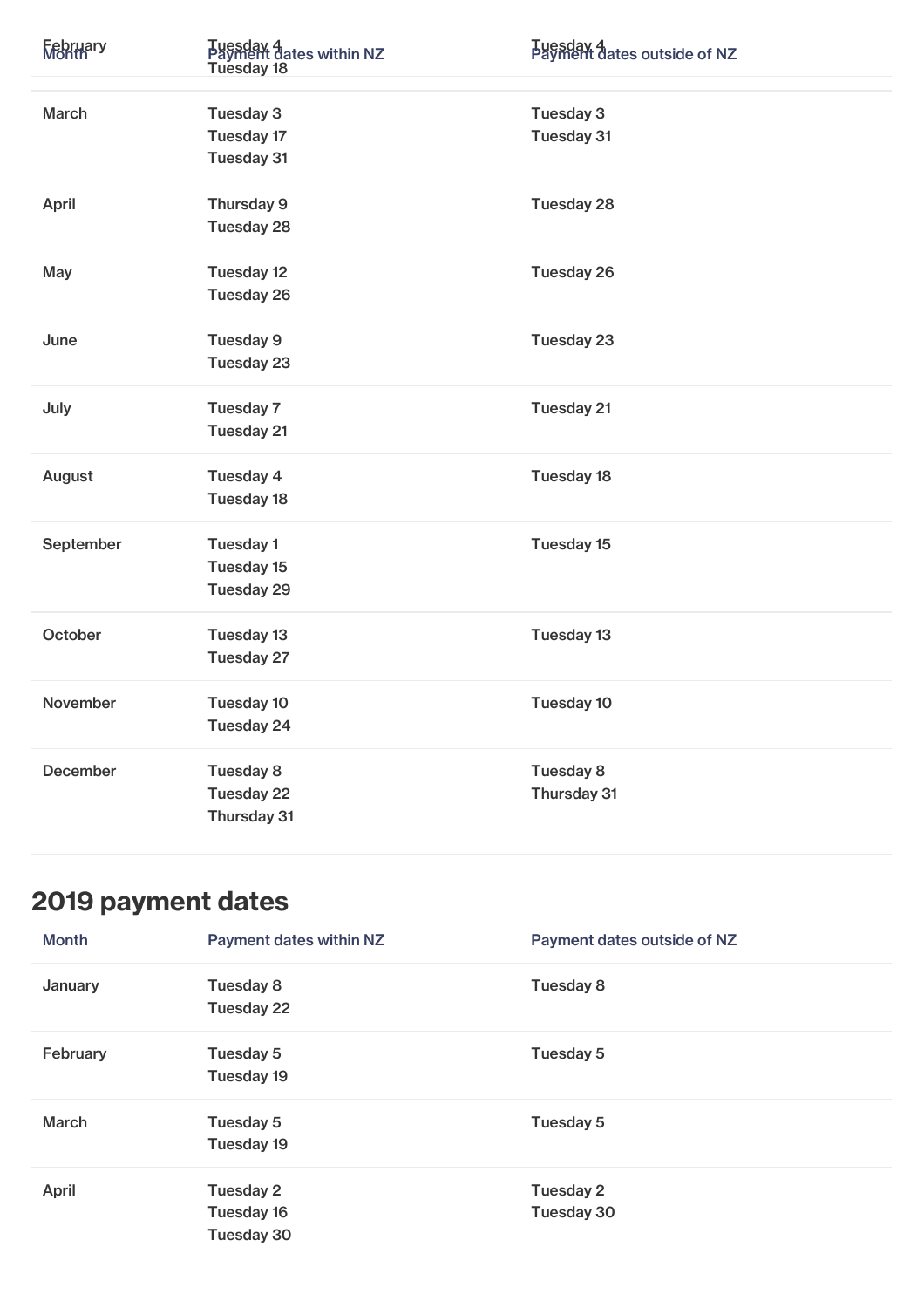| Month<br>May    | Payment dates within NZ<br>Tuesday 14 | Payment dates outside of NZ<br>Tuesday 28 |
|-----------------|---------------------------------------|-------------------------------------------|
|                 | Tuesday 28                            |                                           |
| June            | <b>Tuesday 11</b><br>Tuesday 25       | Tuesday 25                                |
| July            | Tuesday 9<br>Tuesday 23               | Tuesday 23                                |
| August          | Tuesday 6<br>Tuesday 20               | Tuesday 20                                |
| September       | Tuesday 3<br>Tuesday 17               | Tuesday 17                                |
| October         | Tuesday 1<br>Tuesday 15<br>Tuesday 29 | Tuesday 15                                |
| <b>November</b> | Tuesday 12<br>Tuesday 26              | Tuesday 12                                |
| <b>December</b> | Tuesday 10<br>Tuesday 24              | Tuesday 10                                |

## Events affecting payments

#### Public holidays

There are no upcoming holidays affecting payment dates.

#### Unplanned events affecting payments

There are currently no events affecting payment dates. Payment dates have not been affected by COVID-19.

We'll update this page if an event – such as a natural disaster – affects payment dates.

## What payments these dates are for

The payment dates are for:

- War Disablement Pension [\(https://www.veteransaffairs.mil.nz/a-z/war-disablement-pension/\)](http://veteransaffairs.mil.nz/a-z/war-disablement-pension/)
- Disablement Pension [\(https://www.veteransaffairs.mil.nz/a-z/disablement-pension/\)](http://veteransaffairs.mil.nz/a-z/disablement-pension/)  $\bullet$
- Independence Allowance [\(https://www.veteransaffairs.mil.nz/a-z/independence-allowance/\)](http://veteransaffairs.mil.nz/a-z/independence-allowance/)  $\bullet$
- Weekly Compensation [\(https://www.veteransaffairs.mil.nz/a-z/weekly-compensation/\)](http://veteransaffairs.mil.nz/a-z/weekly-compensation/)
- Weekly Income Compensation [\(https://www.veteransaffairs.mil.nz/a-z/weekly-income-compensation/\)](http://veteransaffairs.mil.nz/a-z/weekly-income-compensation/)
- Surviving Spouse or Partner Pension [\(https://www.veteransaffairs.mil.nz/a-z/surviving-spouse-or-partner-pension/\)](http://veteransaffairs.mil.nz/a-z/surviving-spouse-or-partner-pension/)  $\bullet$
- Children's Pension [\(https://www.veteransaffairs.mil.nz/a-z/childrens-pension/\)](http://veteransaffairs.mil.nz/a-z/childrens-pension/)  $\bullet$
- Dependant's Pension [\(https://www.veteransaffairs.mil.nz/a-z/dependants-pension/\)](http://veteransaffairs.mil.nz/a-z/dependants-pension/)
- Battery Allowance [\(https://www.veteransaffairs.mil.nz/a-z/battery-allowance/\)](http://veteransaffairs.mil.nz/a-z/battery-allowance/)